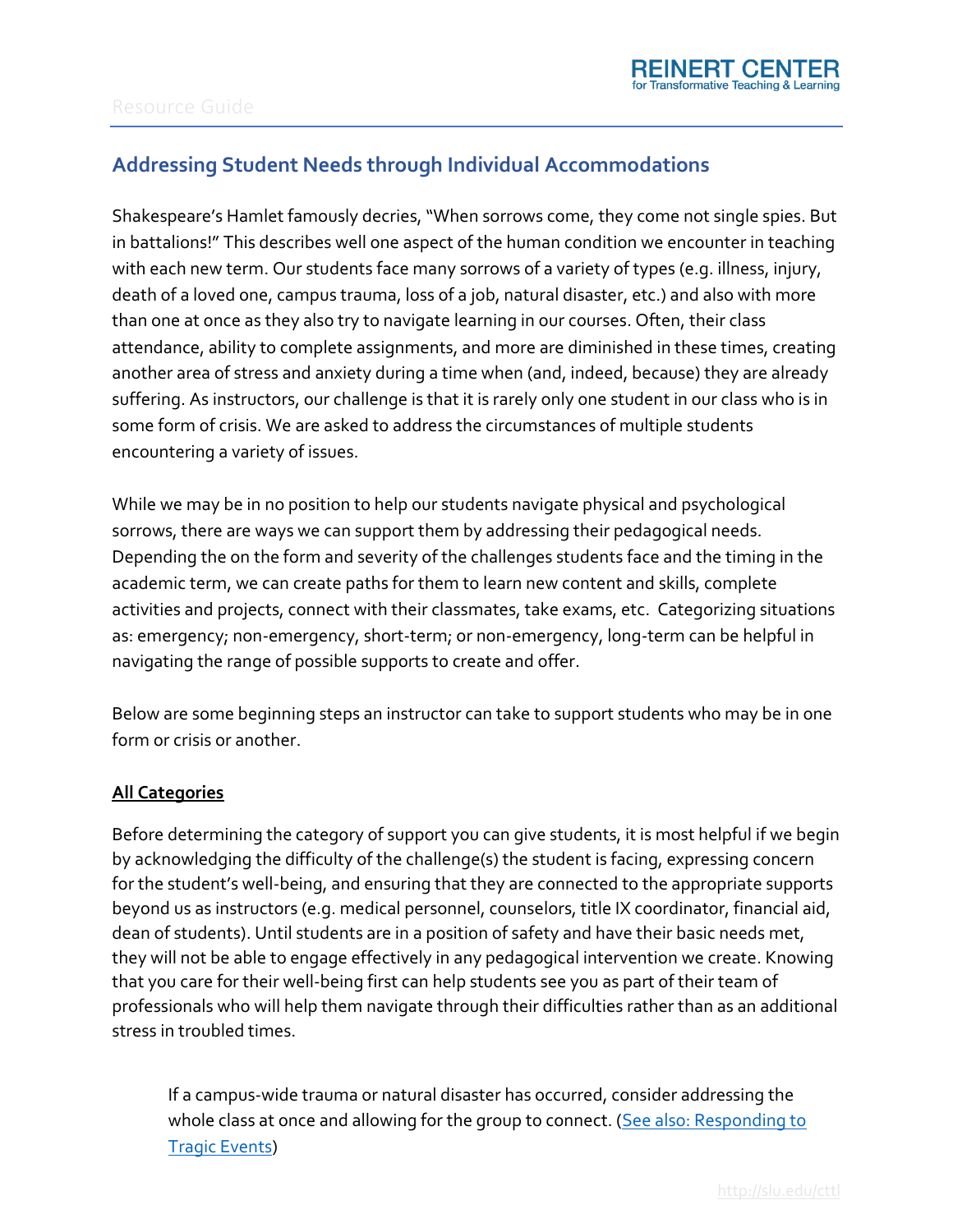

#### **Emergency Situations**

Emergency situations are by nature those that need immediate action. Either because the situation has arisen at the very end of the term, or because the situation itself is dire, emergency supports in a class are those that create space for students to get immediate attention, but do not necessarily preserve the potential for a certain grade. Emergency pedagogical responses can include: waiving an exam or assignment, allowing for individual completion of a group project, creating a plan for a grade of incomplete, or encouraging an official withdraw from a course.

#### **Non-Emergency, Short-Term Situations**

When situations arise that have clear end-points during the semester, students need accommodations for a few days to a couple of weeks.

#### **Changes to Attendance or Participation**

Students may need to miss more than the allotted number of classes in order to attend to family obligations after a death of an elderly loved one or might need to attend a couple of appointments for medical care after an illness or accident. These circumstances might allow for additional assignments, such as a reading journal, short response paper, creation of exam questions, or short video demonstration to make up for the missing classes.

Students may be able to attend class, but may not be able to participate in-class in the same way as others because of illness, injury, or other issue. Consider if giving alternative ways of participating in class activities such as the option of working in groups or as individuals, the option of moving around the room or not, or choosing to write out responses, use clickers, or to speak.

#### **Changes to Assignments, Projects, and Exams**

When a student needs an accommodation for an assignment, project, or exam, we often think of changing the due date or giving an alternative exam. While these are certainly viable options, they are not the only kind of accommodation we can make. For instance, the format of a project can change from group to individual (or vice versa). An exam can be changed to take-home or oral. Assignments can be written, video, or audio. Projects, exams, and assignments can also be broken up into different parts to be completed at different times and/or in different formats. Having a larger menu of options allows us to respond to individual students in the most equitable ways possible, while also maintaining the kind and level of learning students need in order to continue in the course after their short-term accommodation.

#### **Long-Term, Non-Emergency Situations**

When students experience a trauma, severe injury, or long-term illness, they may need accommodations that span several weeks, or most of an academic term. These